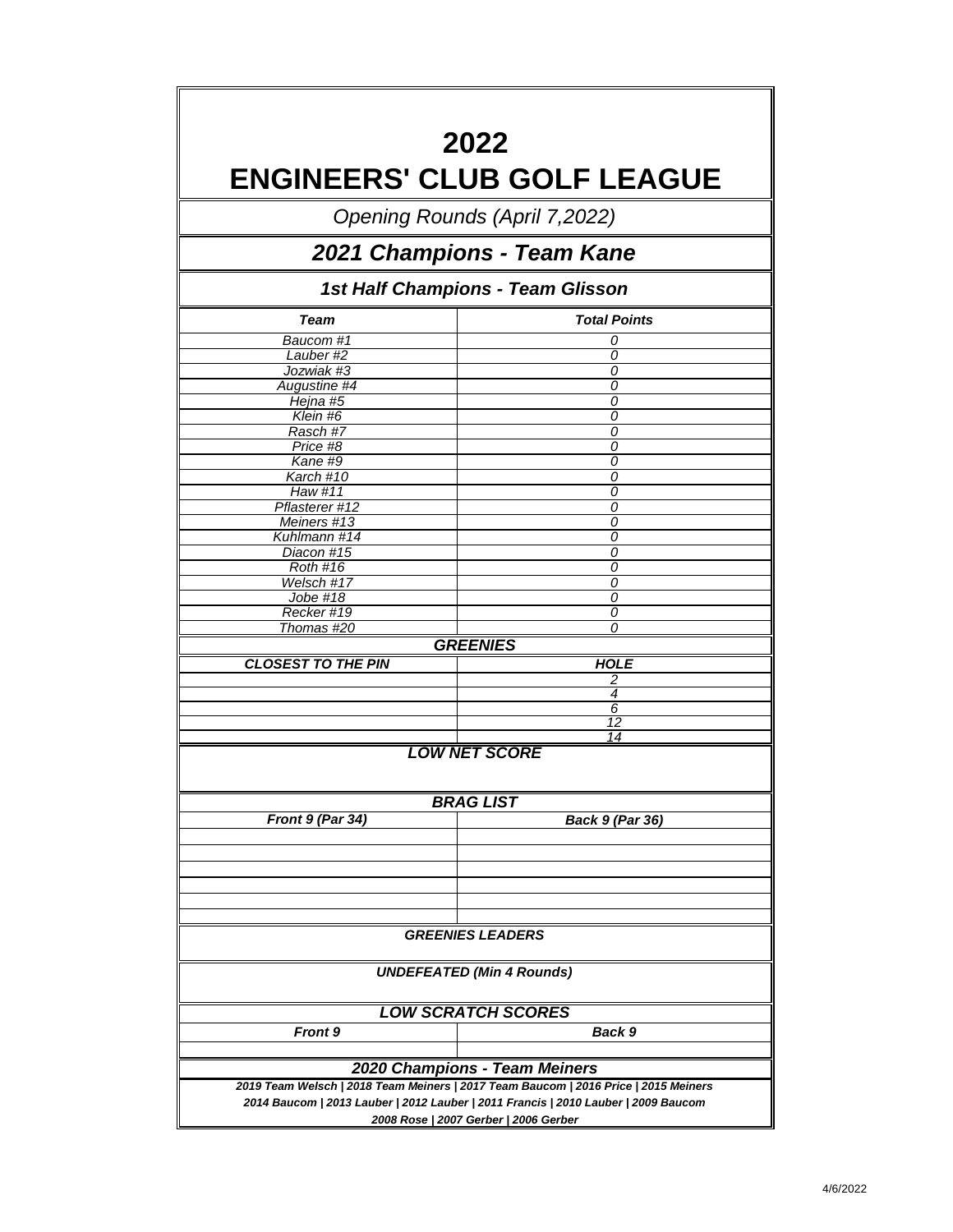| <b>2020 ENGINEERS' CLUB GOLF</b><br><b>LEAGUE</b> | Tee Box | <b>HCP</b>          | #<br>rounds   Wins |  | <b>Closest</b><br>to Pin | Low<br><b>Net</b> | \$\$\$ |  |  |
|---------------------------------------------------|---------|---------------------|--------------------|--|--------------------------|-------------------|--------|--|--|
| <b>Baucom #1</b>                                  |         |                     |                    |  |                          |                   |        |  |  |
| <b>Todd Baucom</b>                                | blue    | 10                  |                    |  |                          |                   |        |  |  |
| Eddie Bolden                                      | blue    | 10                  |                    |  |                          |                   |        |  |  |
| Luke Lance                                        | blue    | <b>New</b>          |                    |  |                          |                   |        |  |  |
| <b>Rich Musler</b>                                | red     | 11                  |                    |  |                          |                   |        |  |  |
| Angela Pyatt                                      | white   | <b>New</b>          |                    |  |                          |                   |        |  |  |
| Jim Pyatt                                         | blue    | 10                  |                    |  |                          |                   |        |  |  |
| Rod Sachtleben                                    | blue    | 12                  |                    |  |                          |                   |        |  |  |
| <b>Glenn Smith</b>                                | blue    | 8                   |                    |  |                          |                   |        |  |  |
| Chawn Stich                                       | blue    | 13                  |                    |  |                          |                   |        |  |  |
| Vince Zagarri                                     | blue    | $\overline{12}$     |                    |  |                          |                   |        |  |  |
|                                                   |         | Lauber #2           |                    |  |                          |                   |        |  |  |
| <b>Greg Lauber</b>                                | red     | 24                  |                    |  |                          |                   |        |  |  |
| Dave Crawford                                     | red     | 18                  |                    |  |                          |                   |        |  |  |
| <b>Darrel Eilers</b>                              | blue    | $\overline{7}$      |                    |  |                          |                   |        |  |  |
| <b>Tom Evers</b>                                  | blue    | 9                   |                    |  |                          |                   |        |  |  |
| Pam Hobbs                                         | white   | 14                  |                    |  |                          |                   |        |  |  |
| Greg Horn                                         | blue    | 10                  |                    |  |                          |                   |        |  |  |
| Jim Middleton                                     | blue    | 8                   |                    |  |                          |                   |        |  |  |
| Gregg Wilhelm                                     | blue    | 6                   |                    |  |                          |                   |        |  |  |
|                                                   |         | Jozwiak #3          |                    |  |                          |                   |        |  |  |
| <b>Phil Jozwiak</b>                               | red     | 8                   |                    |  |                          |                   |        |  |  |
| Carl Jacobi                                       | red     | 15                  |                    |  |                          |                   |        |  |  |
| <b>Greg Mueller</b>                               | red     | Reset               |                    |  |                          |                   |        |  |  |
| Don Posey                                         | red     | 12                  |                    |  |                          |                   |        |  |  |
| Marc Thomas                                       | blue    | <b>New</b>          |                    |  |                          |                   |        |  |  |
| Jim Van Buren                                     | red     | 14                  |                    |  |                          |                   |        |  |  |
|                                                   |         | <b>Augustine #4</b> |                    |  |                          |                   |        |  |  |
| Mike Augustine                                    | red     | 12                  |                    |  |                          |                   |        |  |  |
| Ken Busch                                         | red     | 24                  |                    |  |                          |                   |        |  |  |
| <b>Marie Collins</b>                              | white   | 20                  |                    |  |                          |                   |        |  |  |
| Dennis Hobbs                                      | red     | 26                  |                    |  |                          |                   |        |  |  |
| Marty Koeller                                     | blue    | 13                  |                    |  |                          |                   |        |  |  |
| Keith Konradi                                     | red     | 16                  |                    |  |                          |                   |        |  |  |
| Ken Munder                                        | red     | 19                  |                    |  |                          |                   |        |  |  |
| <b>Tim Nugent</b>                                 | red     | 20                  |                    |  |                          |                   |        |  |  |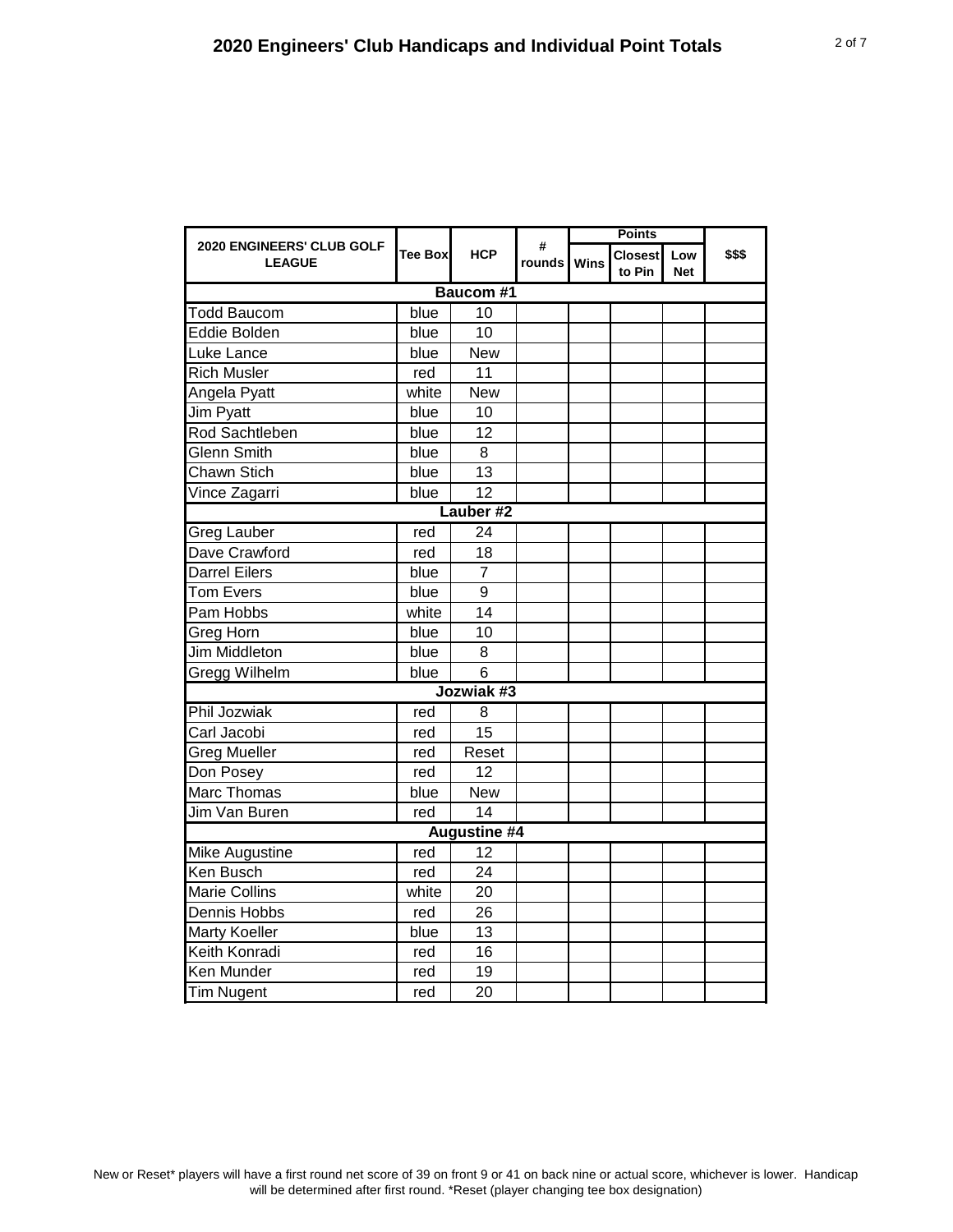|                                            |          |                  | <b>Points</b>      |  |                          |                   |        |  |  |
|--------------------------------------------|----------|------------------|--------------------|--|--------------------------|-------------------|--------|--|--|
| 2020 ENGINEERS' CLUB GOLF<br><b>LEAGUE</b> | Tee Boxl | <b>HCP</b>       | #<br>rounds   Wins |  | <b>Closest</b><br>to Pin | Low<br><b>Net</b> | \$\$\$ |  |  |
| Hejna #5                                   |          |                  |                    |  |                          |                   |        |  |  |
| Mark Hejna                                 | blue     | 10               |                    |  |                          |                   |        |  |  |
| Mike Borgard                               | blue     | 10               |                    |  |                          |                   |        |  |  |
| Chris Beer                                 | blue     | 12               |                    |  |                          |                   |        |  |  |
| Rebecca Coyle                              | white    | 14               |                    |  |                          |                   |        |  |  |
| <b>Charlie Ernst</b>                       | blue     | 9                |                    |  |                          |                   |        |  |  |
| John McCarthy                              | red      | 16               |                    |  |                          |                   |        |  |  |
| <b>Bob Schmitt</b>                         | blue     | $\boldsymbol{9}$ |                    |  |                          |                   |        |  |  |
| Tim Tobin                                  | blue     | 15               |                    |  |                          |                   |        |  |  |
|                                            |          | Klein #6         |                    |  |                          |                   |        |  |  |
| <b>Jeff Klein</b>                          | blue     | 9                |                    |  |                          |                   |        |  |  |
| Frank Callanan                             | red      | 17               |                    |  |                          |                   |        |  |  |
| <b>Brian Heil</b>                          | blue     | 6                |                    |  |                          |                   |        |  |  |
| Jeanne Klein                               | white    | 12               |                    |  |                          |                   |        |  |  |
| Sean McDermott                             | blue     | $\overline{7}$   |                    |  |                          |                   |        |  |  |
| <b>Bob Mitchell</b>                        | blue     | 15               |                    |  |                          |                   |        |  |  |
| Kris Olson                                 | blue     | 15               |                    |  |                          |                   |        |  |  |
| Jerry Schwalbe                             | red      | 6                |                    |  |                          |                   |        |  |  |
| Joel Weinhold                              | blue     | 12               |                    |  |                          |                   |        |  |  |
|                                            |          | Rasch #7         |                    |  |                          |                   |        |  |  |
| Shane Rasch                                | blue     | 12               |                    |  |                          |                   |        |  |  |
| <b>Steve Cronin</b>                        | blue     | $\boldsymbol{9}$ |                    |  |                          |                   |        |  |  |
| <b>Buddy Desai</b>                         | blue     | 12               |                    |  |                          |                   |        |  |  |
| <b>Brandon Espinosa</b>                    | red      | 19               |                    |  |                          |                   |        |  |  |
| <b>Steve Greiner</b>                       | blue     | 9                |                    |  |                          |                   |        |  |  |
| Mark Johnson                               | blue     | 20               |                    |  |                          |                   |        |  |  |
| Stephen O'Connor                           | blue     | 7                |                    |  |                          |                   |        |  |  |
| <b>Jim Phillips</b>                        | blue     | 7                |                    |  |                          |                   |        |  |  |
| <b>Nick Roth</b>                           | blue     | <b>New</b>       |                    |  |                          |                   |        |  |  |
| <b>Ben Shetley</b>                         | blue     | <b>New</b>       |                    |  |                          |                   |        |  |  |
| <b>Bob Wachter</b>                         | blue     | 8                |                    |  |                          |                   |        |  |  |
| <b>Rob Wesolich</b>                        | blue     | 10               |                    |  |                          |                   |        |  |  |
| Price #8                                   |          |                  |                    |  |                          |                   |        |  |  |
| Dan Price                                  | blue     | 8                |                    |  |                          |                   |        |  |  |
| Kent Burgess                               | blue     | 4                |                    |  |                          |                   |        |  |  |
| Doug Campion                               | red      | 15               |                    |  |                          |                   |        |  |  |
| Ken Duneman                                | blue     | 6                |                    |  |                          |                   |        |  |  |
| Jim Myers                                  | blue     | 16               |                    |  |                          |                   |        |  |  |
| Robin Price                                | white    | 18               |                    |  |                          |                   |        |  |  |
| Alex Tichy                                 | blue     | 20               |                    |  |                          |                   |        |  |  |
| <b>Bruce Thomas-Benke</b>                  | blue     | 16               |                    |  |                          |                   |        |  |  |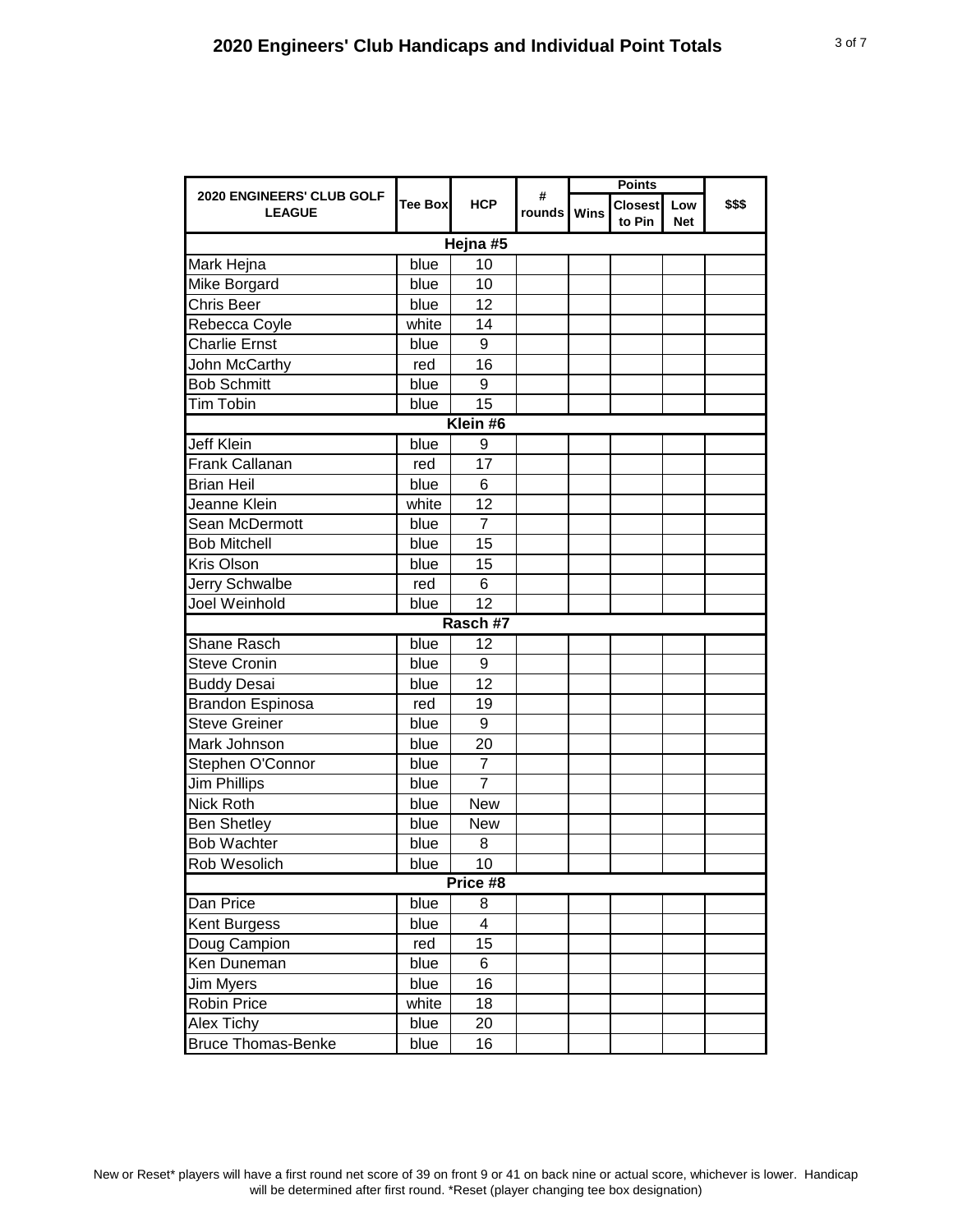| 2020 ENGINEERS' CLUB GOLF |          |                | #           |  | <b>Points</b>            |                   |        |  |  |
|---------------------------|----------|----------------|-------------|--|--------------------------|-------------------|--------|--|--|
| <b>LEAGUE</b>             | Tee Boxl | <b>HCP</b>     | rounds Wins |  | <b>Closest</b><br>to Pin | Low<br><b>Net</b> | \$\$\$ |  |  |
| Kane #9                   |          |                |             |  |                          |                   |        |  |  |
| Ryan Kane                 | blue     | $\mathbf{2}$   |             |  |                          |                   |        |  |  |
| Eric Allmon               | blue     | <b>New</b>     |             |  |                          |                   |        |  |  |
| Ramin Ashrafzadeh         | blue     | $\overline{7}$ |             |  |                          |                   |        |  |  |
| <b>Bill Clarke</b>        | red      | 10             |             |  |                          |                   |        |  |  |
| Nathan Lebbing            | blue     | 7              |             |  |                          |                   |        |  |  |
| Zach Malach               | blue     | 7              |             |  |                          |                   |        |  |  |
| <b>Brent Rood</b>         | blue     | 8              |             |  |                          |                   |        |  |  |
| Karch #10                 |          |                |             |  |                          |                   |        |  |  |
| <b>Eric Karch</b>         | blue     | 11             |             |  |                          |                   |        |  |  |
| Dan Binz                  | red      | 18             |             |  |                          |                   |        |  |  |
| Steve Boergerhoff         | blue     | 16             |             |  |                          |                   |        |  |  |
| Don Eskridge              | red      | 14             |             |  |                          |                   |        |  |  |
| <b>Matt Ratliff</b>       | blue     | 15             |             |  |                          |                   |        |  |  |
| <b>Paul Reitz</b>         | blue     | 15             |             |  |                          |                   |        |  |  |
| Lyle Simonton             | blue     | 11             |             |  |                          |                   |        |  |  |
| Mike Wild                 | blue     | 6              |             |  |                          |                   |        |  |  |
| <b>Bill Vondera</b>       | blue     | 3              |             |  |                          |                   |        |  |  |
| <b>Breck Washam</b>       | blue     | 13             |             |  |                          |                   |        |  |  |
|                           |          | <b>Haw #11</b> |             |  |                          |                   |        |  |  |
| <b>Stuart Haw</b>         | blue     | 9              |             |  |                          |                   |        |  |  |
| Garry Aronberg            | blue     | 15             |             |  |                          |                   |        |  |  |
| <b>Tom Coleman</b>        | red      | Reset          |             |  |                          |                   |        |  |  |
| David Herberger           | blue     | 14             |             |  |                          |                   |        |  |  |
| <b>Chris Hersinger</b>    | blue     | 9              |             |  |                          |                   |        |  |  |
| Chad Jones                | blue     | $\overline{c}$ |             |  |                          |                   |        |  |  |
| John Saulnier             | blue     | 9              |             |  |                          |                   |        |  |  |
| <b>Tom Schneider</b>      | red      | $\overline{3}$ |             |  |                          |                   |        |  |  |
|                           |          | Pflasterer #12 |             |  |                          |                   |        |  |  |
| <b>Chris Pflasterer</b>   | blue     | 6              |             |  |                          |                   |        |  |  |
| <b>Brett Brooks</b>       | red      | 17             |             |  |                          |                   |        |  |  |
| Mike Erdtmann             | blue     | 12             |             |  |                          |                   |        |  |  |
| Tony Gambaro              | blue     | 9              |             |  |                          |                   |        |  |  |
| <b>Matt Graviett</b>      | blue     | 5              |             |  |                          |                   |        |  |  |
| Rebecca Howley            | white    | 25             |             |  |                          |                   |        |  |  |
| Clarence Patterson        | blue     | 11             |             |  |                          |                   |        |  |  |
| <b>Todd Rehg</b>          | blue     | $\overline{7}$ |             |  |                          |                   |        |  |  |
| Sophia Roth               | white    | New            |             |  |                          |                   |        |  |  |
| <b>Gary Whiteside</b>     | blue     | 6              |             |  |                          |                   |        |  |  |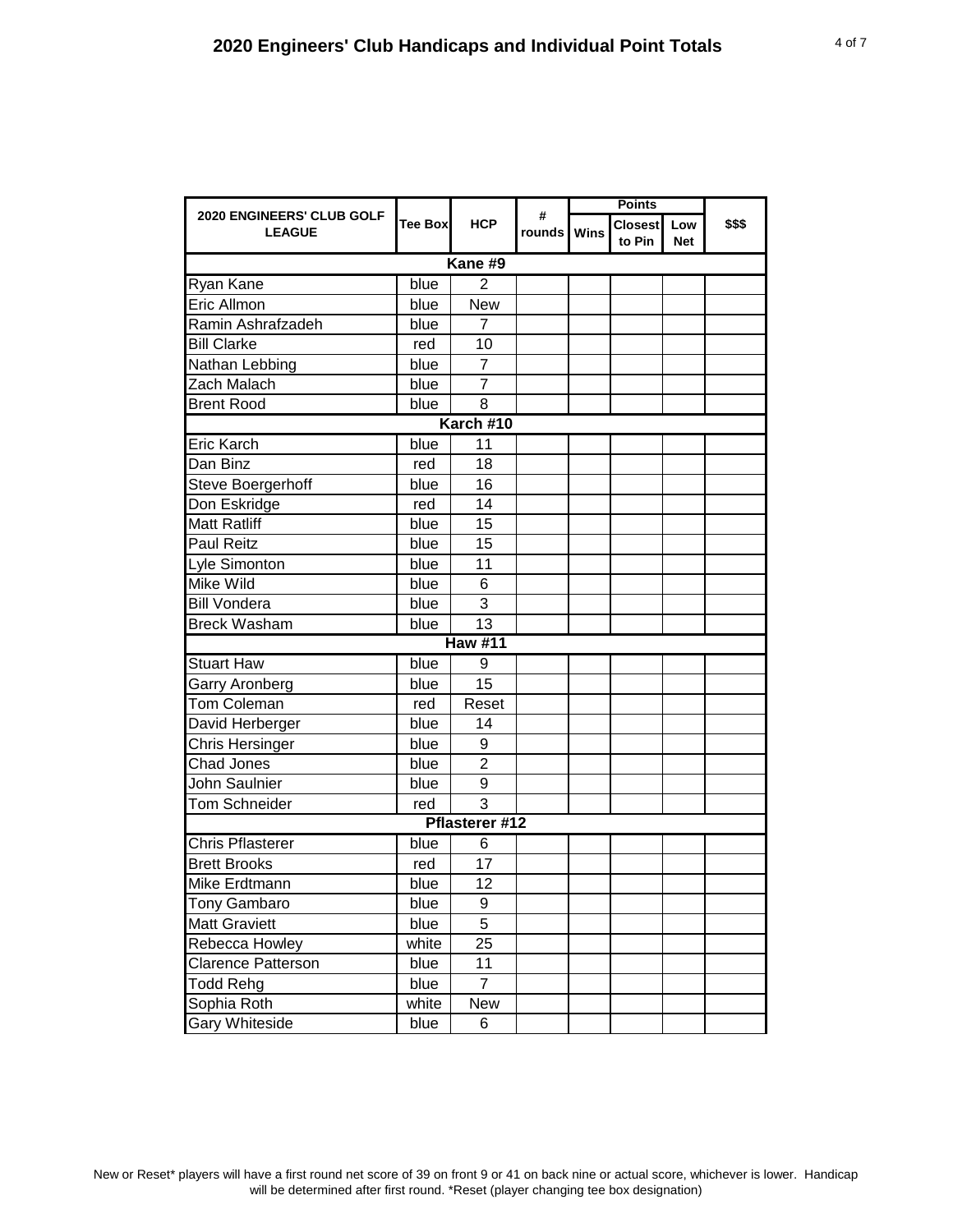|                                            |                |                | <b>Points</b>    |  |                          |                   |        |  |
|--------------------------------------------|----------------|----------------|------------------|--|--------------------------|-------------------|--------|--|
| 2020 ENGINEERS' CLUB GOLF<br><b>LEAGUE</b> | <b>Tee Box</b> | <b>HCP</b>     | #<br>rounds Wins |  | <b>Closest</b><br>to Pin | Low<br><b>Net</b> | \$\$\$ |  |
|                                            |                | Meiners #13    |                  |  |                          |                   |        |  |
| <b>Mike Meiners</b>                        | blue           | 13             |                  |  |                          |                   |        |  |
| Anthony Girondo                            | blue           | 5              |                  |  |                          |                   |        |  |
| <b>Arnold Guffey</b>                       | blue           | 6              |                  |  |                          |                   |        |  |
| <b>Tracy Hill</b>                          | blue           | 14             |                  |  |                          |                   |        |  |
| Lenny Lehmkuhl                             | blue           | 6              |                  |  |                          |                   |        |  |
| Jim Noe                                    | red            | 5              |                  |  |                          |                   |        |  |
| <b>Tony Russo</b>                          | blue           | 4              |                  |  |                          |                   |        |  |
| <b>Brian Snelson</b>                       | blue           | 12             |                  |  |                          |                   |        |  |
| Kuhlmann #14                               |                |                |                  |  |                          |                   |        |  |
| John Kuhlmann                              | red            | 10             |                  |  |                          |                   |        |  |
| Keith Bussen                               | red            | 9              |                  |  |                          |                   |        |  |
| Russ Hoffman                               | blue           | 13             |                  |  |                          |                   |        |  |
| <b>Bobby Lyerla</b>                        | blue           | 10             |                  |  |                          |                   |        |  |
| <b>Steve Pilger</b>                        | red            | 11             |                  |  |                          |                   |        |  |
| <b>Ted Rose</b>                            | blue           | 8              |                  |  |                          |                   |        |  |
| Dan Swidrak                                | blue           | 6              |                  |  |                          |                   |        |  |
| Carl Vogt                                  | red            | 5              |                  |  |                          |                   |        |  |
| Chris Vogt                                 | blue           | 7              |                  |  |                          |                   |        |  |
| <b>Wade Williams</b>                       | blue           | 6              |                  |  |                          |                   |        |  |
|                                            |                | Diacon #15     |                  |  |                          |                   |        |  |
| Sam Diacon                                 | blue           | 11             |                  |  |                          |                   |        |  |
| Shane Burkdoll                             | blue           | 25             |                  |  |                          |                   |        |  |
| Mimi Elliot                                | white          | 19             |                  |  |                          |                   |        |  |
| Andrew Keeven                              | red            | <b>New</b>     |                  |  |                          |                   |        |  |
| Olivia Kegler                              | white          | <b>New</b>     |                  |  |                          |                   |        |  |
| <b>Tyson King</b>                          | red            | <b>New</b>     |                  |  |                          |                   |        |  |
| Halle Kutsche                              | white          | 14             |                  |  |                          |                   |        |  |
| Kevin Louie                                | red            | <b>New</b>     |                  |  |                          |                   |        |  |
| Paul Manley                                | blue           | 16             |                  |  |                          |                   |        |  |
| <b>Allison Mannion</b>                     | white          | 25             |                  |  |                          |                   |        |  |
| <b>Krissy Nardoni</b>                      | white          | 15             |                  |  |                          |                   |        |  |
| Zach Porter                                | red            | <b>New</b>     |                  |  |                          |                   |        |  |
| Kelly Schaefer                             | white          | 21             |                  |  |                          |                   |        |  |
| <b>Bill Thorpe</b>                         | blue           | 15             |                  |  |                          |                   |        |  |
| <b>Conner Weiss</b>                        | blue           | 12             |                  |  |                          |                   |        |  |
| <b>Roth #16</b>                            |                |                |                  |  |                          |                   |        |  |
| <b>Tony Roth</b>                           | red            | 16             |                  |  |                          |                   |        |  |
| Randy Bernhardt                            | blue           | 14             |                  |  |                          |                   |        |  |
| John Bryant                                | red            | 14             |                  |  |                          |                   |        |  |
| Andy Buesse                                | blue           | 9              |                  |  |                          |                   |        |  |
| <b>Bradley Calzone</b>                     | blue           | 5              |                  |  |                          |                   |        |  |
| Ed Jones                                   | blue           | $\overline{7}$ |                  |  |                          |                   |        |  |
| Jake Saxton                                | blue           | 11             |                  |  |                          |                   |        |  |
| <b>Bill Wright</b>                         | red            | 15             |                  |  |                          |                   |        |  |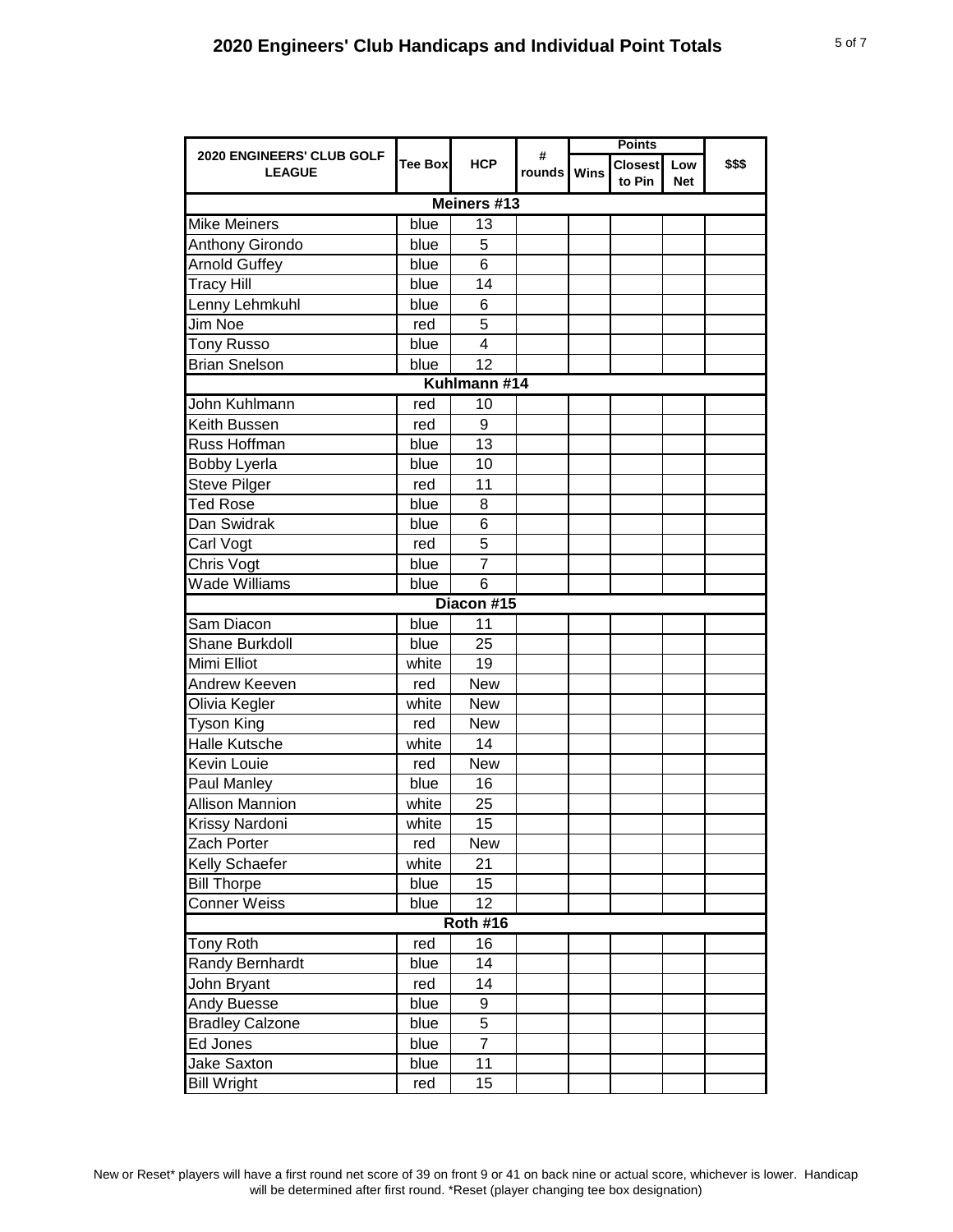|                                            |         |                 | <b>Points</b>    |  |                          |                   |        |  |
|--------------------------------------------|---------|-----------------|------------------|--|--------------------------|-------------------|--------|--|
| 2020 ENGINEERS' CLUB GOLF<br><b>LEAGUE</b> | Tee Box | <b>HCP</b>      | #<br>rounds Wins |  | <b>Closest</b><br>to Pin | Low<br><b>Net</b> | \$\$\$ |  |
| Welsch #17                                 |         |                 |                  |  |                          |                   |        |  |
| <b>Bob Welsch</b>                          | blue    | 11              |                  |  |                          |                   |        |  |
| Spencer Allen                              | blue    | 8               |                  |  |                          |                   |        |  |
| Mike Busch                                 | blue    | 17              |                  |  |                          |                   |        |  |
| Keith Frank                                | blue    | 9               |                  |  |                          |                   |        |  |
| Mike Kelly                                 | red     | Reset           |                  |  |                          |                   |        |  |
| John Killips                               | blue    | 12              |                  |  |                          |                   |        |  |
| Steve Lamitola                             | blue    | 12              |                  |  |                          |                   |        |  |
| <b>Jon Pardeck</b>                         | red     | 24              |                  |  |                          |                   |        |  |
| <b>Andrew Potthast</b>                     | blue    | 9               |                  |  |                          |                   |        |  |
| <b>Jeff Shiner</b>                         | blue    | New             |                  |  |                          |                   |        |  |
| <b>Scott Smith</b>                         | blue    | 12              |                  |  |                          |                   |        |  |
| John Weiland                               | red     | 21              |                  |  |                          |                   |        |  |
|                                            |         | <b>Jobe #18</b> |                  |  |                          |                   |        |  |
| Jeff Jobe                                  | blue    | 8               |                  |  |                          |                   |        |  |
| <b>Rick Biermann</b>                       | blue    | <b>New</b>      |                  |  |                          |                   |        |  |
| Tim Bohn                                   | blue    | <b>New</b>      |                  |  |                          |                   |        |  |
| <b>Matt Glisson</b>                        | blue    | 17              |                  |  |                          |                   |        |  |
| Joe Bratchie                               | blue    | Reset           |                  |  |                          |                   |        |  |
| Chris Hausmann                             | blue    | <b>New</b>      |                  |  |                          |                   |        |  |
| <b>Jeff Hill</b>                           | red     | 20              |                  |  |                          |                   |        |  |
| Max Kurinsky                               | blue    | <b>New</b>      |                  |  |                          |                   |        |  |
| <b>Bob Sudholt</b>                         | red     | 20              |                  |  |                          |                   |        |  |
| <b>Steven Sumpter</b>                      | blue    | 12              |                  |  |                          |                   |        |  |
|                                            |         | Recker #19      |                  |  |                          |                   |        |  |
| <b>Tyler Recker</b>                        | blue    | 13              |                  |  |                          |                   |        |  |
| <b>Brandon Bollinger</b>                   | red     | <b>New</b>      |                  |  |                          |                   |        |  |
| <b>Reed Davis</b>                          | red     | Reset           |                  |  |                          |                   |        |  |
| <b>Brooks Gerrity</b>                      | red     | <b>New</b>      |                  |  |                          |                   |        |  |
| <b>Colin Hanneke</b>                       | red     | <b>New</b>      |                  |  |                          |                   |        |  |
| Ryan Howe                                  | red     | Reset           |                  |  |                          |                   |        |  |
| <b>Tyler Howe</b>                          | red     | Reset           |                  |  |                          |                   |        |  |
| <b>Brandon Konarik</b>                     | blue    | <b>New</b>      |                  |  |                          |                   |        |  |
| Nick LeBlanc                               | red     | New             |                  |  |                          |                   |        |  |
| <b>Andrew Petchel</b>                      | red     | Reset           |                  |  |                          |                   |        |  |
| Ted Quinn                                  | blue    | 14              |                  |  |                          |                   |        |  |
|                                            |         | Thomas #20      |                  |  |                          |                   |        |  |
| <b>Adam Thomas</b>                         | blue    | 18              |                  |  |                          |                   |        |  |
| <b>Jared Bruns</b>                         | blue    | 17              |                  |  |                          |                   |        |  |
| Jeff Eschmann                              | blue    | 10              |                  |  |                          |                   |        |  |
| Jacob Francka                              | red     | New             |                  |  |                          |                   |        |  |
| Alex Goedeker                              | blue    | 15              |                  |  |                          |                   |        |  |
| Stephen Graf                               | blue    | 18              |                  |  |                          |                   |        |  |
| Nick Hoeffner                              | red     | New             |                  |  |                          |                   |        |  |
| Dan Hubert                                 | blue    | 12              |                  |  |                          |                   |        |  |
| Caroline Kilwin                            | white   | 12              |                  |  |                          |                   |        |  |
| <b>Matt Kilwin</b>                         | blue    | 12              |                  |  |                          |                   |        |  |
| <b>Matt Kinnison</b>                       | blue    | 20              |                  |  |                          |                   |        |  |
| <b>Tyler McMullin</b>                      | blue    | new             |                  |  |                          |                   |        |  |